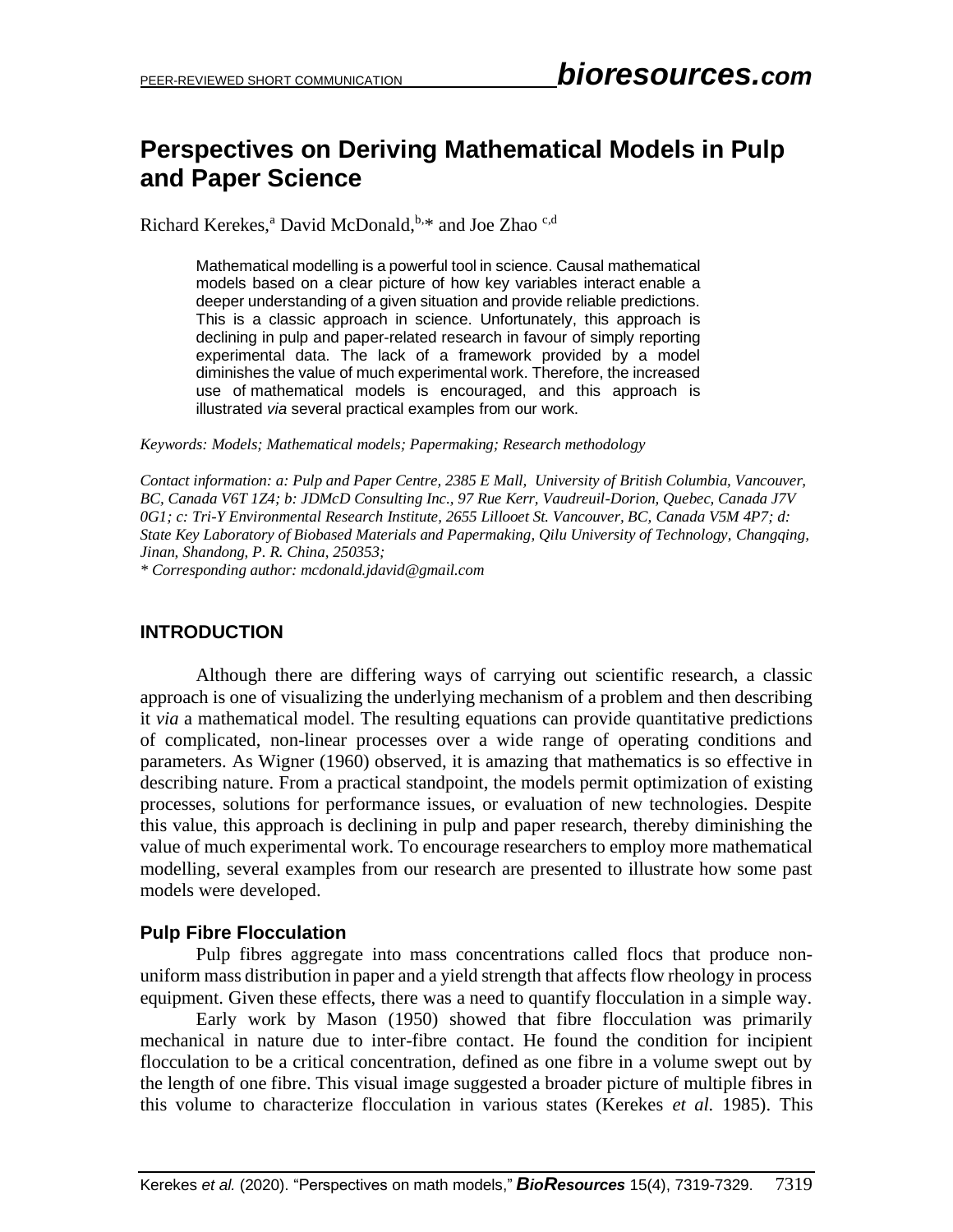concept was further explored in the form of a Crowding Number, *N.* For pulp fibres, this number can be calculated from Eq. 1,

$$
N = \frac{5Cl^2}{\omega} \tag{1}
$$

where *C* is suspension consistency  $(\%)$ , *l* is fibre length (m), and  $\omega$  is fibre coarseness  $(kg/m)$  (Kerekes and Schell 1992). Mason's critical concentration is  $N = 1$ .

Subsequent work by Meyer and Wahren (1964) showed that fibre suspensions at higher concentrations developed a yield stress when fibres became locked in bent configurations in the network, and friction restrained movement between them. This condition required fibre contact with three other fibres, which Soszynski and Kerekes (1988) showed to occur at approximately  $N = 60$ .

In a later study of the gravity settling of fibres, Martinez *et al.* (2001) identified a third critical value,  $N = 16$ . The physical importance of this relative to  $N = 1$  and  $N = 60$ was unclear. In later work, by making comparisons with the Effective Medium and Percolation Theories of fibre networks, Celzard *et al.* (2009) found that  $N = 16$ corresponded to a "connectivity threshold" whereas  $N = 60$  corresponded to a "rigidity" threshold". This finding implied that, at  $N = 16$ , each fibre is in contact with two other fibres. These three regimes of behavior are illustrated in Fig 1.



**Fig. 1.** Illustration of fibre contacts for various values of *N*: (a) Occasional contact (*N* = 1); (b) Connectivity threshold ( $N = 16$ ); (c) Rigidity threshold ( $N = 60$ )

Thus, fibre suspension behaviour changes dramatically from occasional contact among fibres to a network possessing strength in the relatively small range of  $1 < N < 60$ . As a result, the Crowding Number can be employed to set desirable consistencies for various processes. For example, commercial papermaking requires the highest fibre concentration that can be readily dispersed. For this reason, headbox consistencies are typically set in the range of  $20 < N < 60$ . Thus, lower consistencies are needed for longer fibres. The same holds true for hydrocyclone pulp cleaners. It is noteworthy that standard handsheet making, which requires minimal or no flocculation, employs a consistency of approximately 0.02%, which corresponds to approximately  $N = 1$  for a 1.5-mm fibre.

In summary, an equation based on a simple concept enables the setting of appropriate consistencies for differing pulps in pulping and papermaking processes.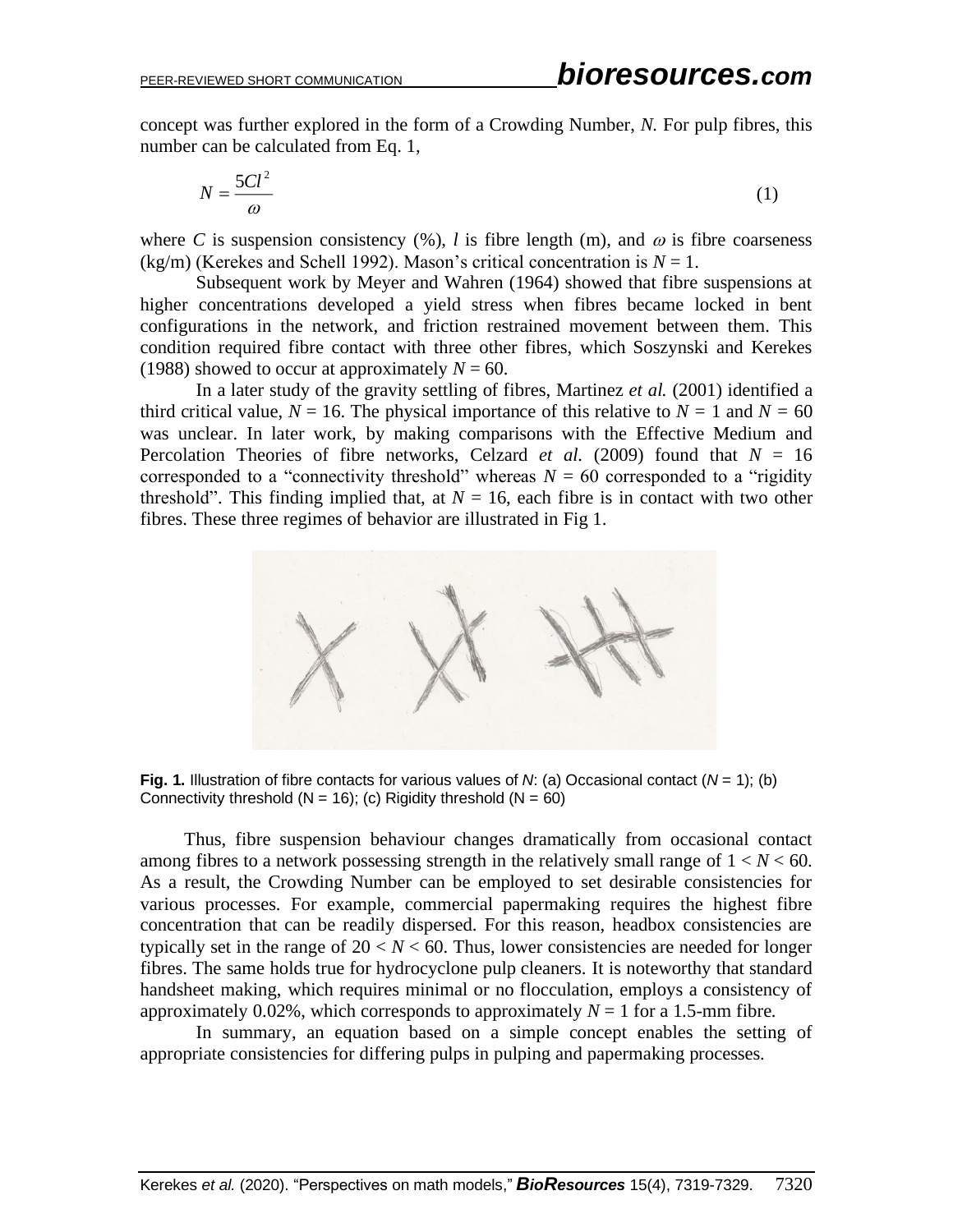# **PULP SCREENING PERFORMANCE EQUATIONS**

Separating exceptionally large particles from small ones by screening is a trivial problem. However, separating nearly identical particles with high aspect ratios is complex. This is the case of fine screening pulp, such as the separation of shives from fibres. For high throughput, aperture sizes must be larger than the minimum dimension of either accept or reject components. This requires probability screening, in which separation is governed by factors such as particle flexibility rather than physical obstruction of the reject component on any of its dimensions.

As both accept and reject particles may pass through apertures, the efficiency of probability screens (*E*) is highly dependent on the amount of feed flow forced through the apertures. The fraction of the feed flow that is not forced through the aperture is the reject ratio (*R*). Separation efficiency (*E*) is described by performance equations governed by *R* and a screen parameter  $(\alpha)$ . The most common performance equation used in the industry is the Nelson (1981) equation shown below (Eq. 2):

$$
E = \frac{R}{1 - \alpha(1 - R)}\tag{2}
$$

An important need in screening was to predict the possibility of plugging due to thickening of the feed flow along the screen plate. When used to develop a thickening factor, the Nelson (1981) equation failed, but the reason for this was not clear. This suggested exploring a rarely used screen performance equation, the Kubat-Steenberg equation (Kubat and Steenberg 1955), which is shown below with screen parameter β (Eq. 3):

$$
E = R^{\beta} \tag{3}
$$

Equations 2 and 3 have the same limits, *i.e.*,  $E = 0$  at  $R = 0$ , and  $E = 1$  at  $R = 1$ . In addition, Eqs. 2 and 3 have virtually the same curve shapes between these limits, and the screen parameters are linked in the form:  $\alpha = 1 - \beta$ .



**Fig. 2.** The plug flow model correctly predicts high thickening at low reject rates, whereas the mixed-flow model does not (Gooding and Kerekes 1992)

To determine how Eqs. 2 and 3 are different and the importance of their differences, Gooding and Kerekes (1989) derived both equations from first principles. They found that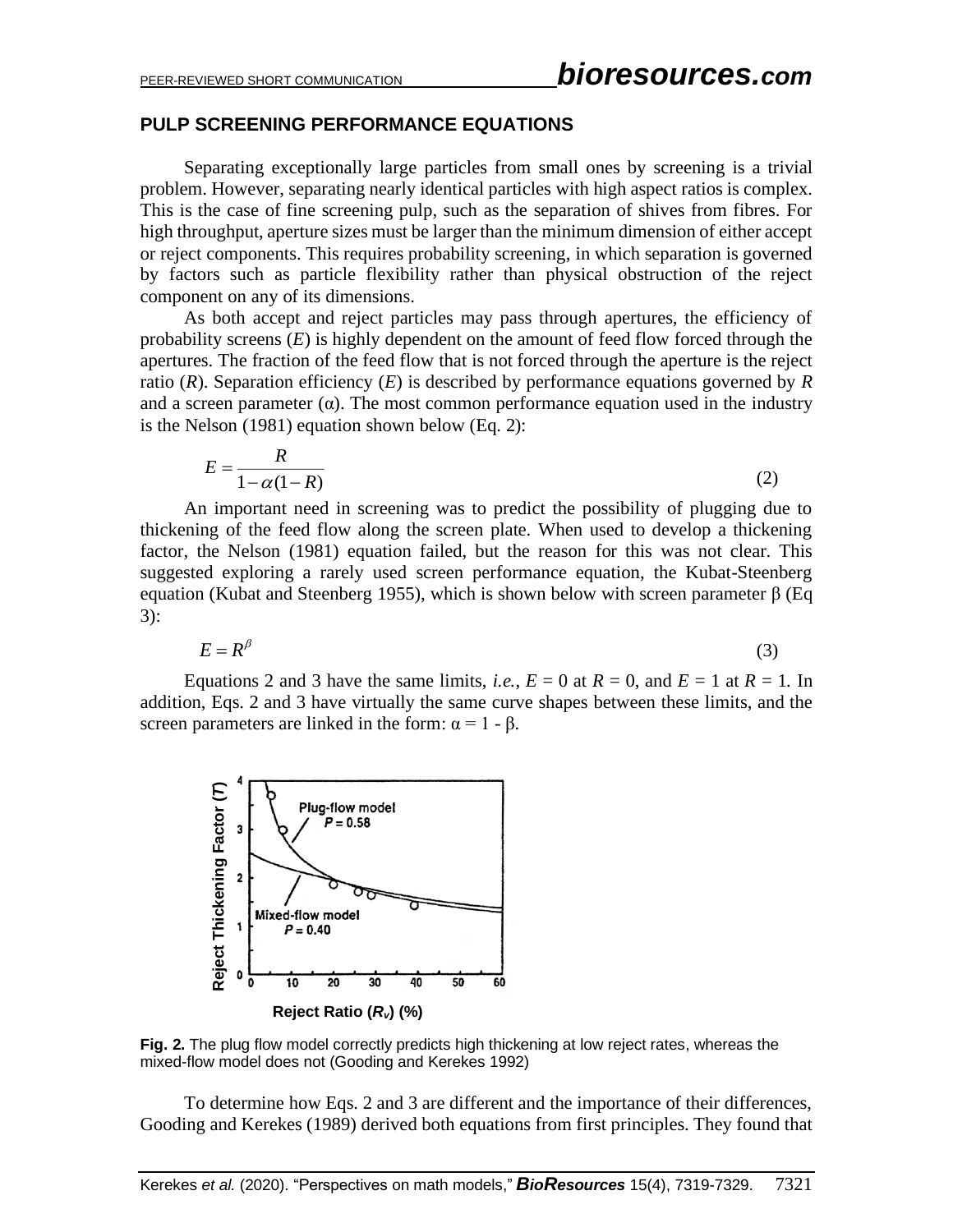the Nelson (1981) equation assumed "fully mixed flow" in the feed flow, whereas the Kubat-Steenberg equation assumed "plug flow" in this zone. The reason for the failure of the Nelson equation to predict plugging became obvious. If the feed flow is "fully mixed," it cannot thicken along the screen plate. In contrast, "plug flow" permits thickening. A successful thickening factor was developed based on the plug-flow model, as shown in Fig. 2 (Gooding and Kerekes 1992).

A practical outcome of this work was a recommendation for mill simulation programs to employ the plug flow model (Kubat-Steenberg equation) in place of the Nelson equation to accurately account for the influence of the reject rate on reject thickening. In summary, successful modelling requires a clear picture of the physical problem and assumptions underlying the equations employed to describe it.

# **PRESSURE IN TWIN-WIRE BLADE FORMERS**

During the 1970's and 1980's, the use of twin-wire forming for high-speed papermaking grew rapidly. The most common type of twin-wire forming was a blade former, in which pulp trapped between two fabrics (screens) was drained when passing over stationary blades. Such formers resulted in excellent formation but poor retention of fine material compared to roll formers; the cause was unknown. Indeed, there was no clear understanding of how drainage occurred. This was the outstanding problem in papermaking circa 1990.



**Fig. 3.** Illustration of blade formers

Zhao and Kerekes (1995) examined the hydrodynamics of blade gap formers. The problem was visualized as a pressure build-up between two wires as they "pinched" when wrapping around a blade, as shown in Fig. 4.



**Fig. 4.** Model of twin-wires passing over an infinitely thin blade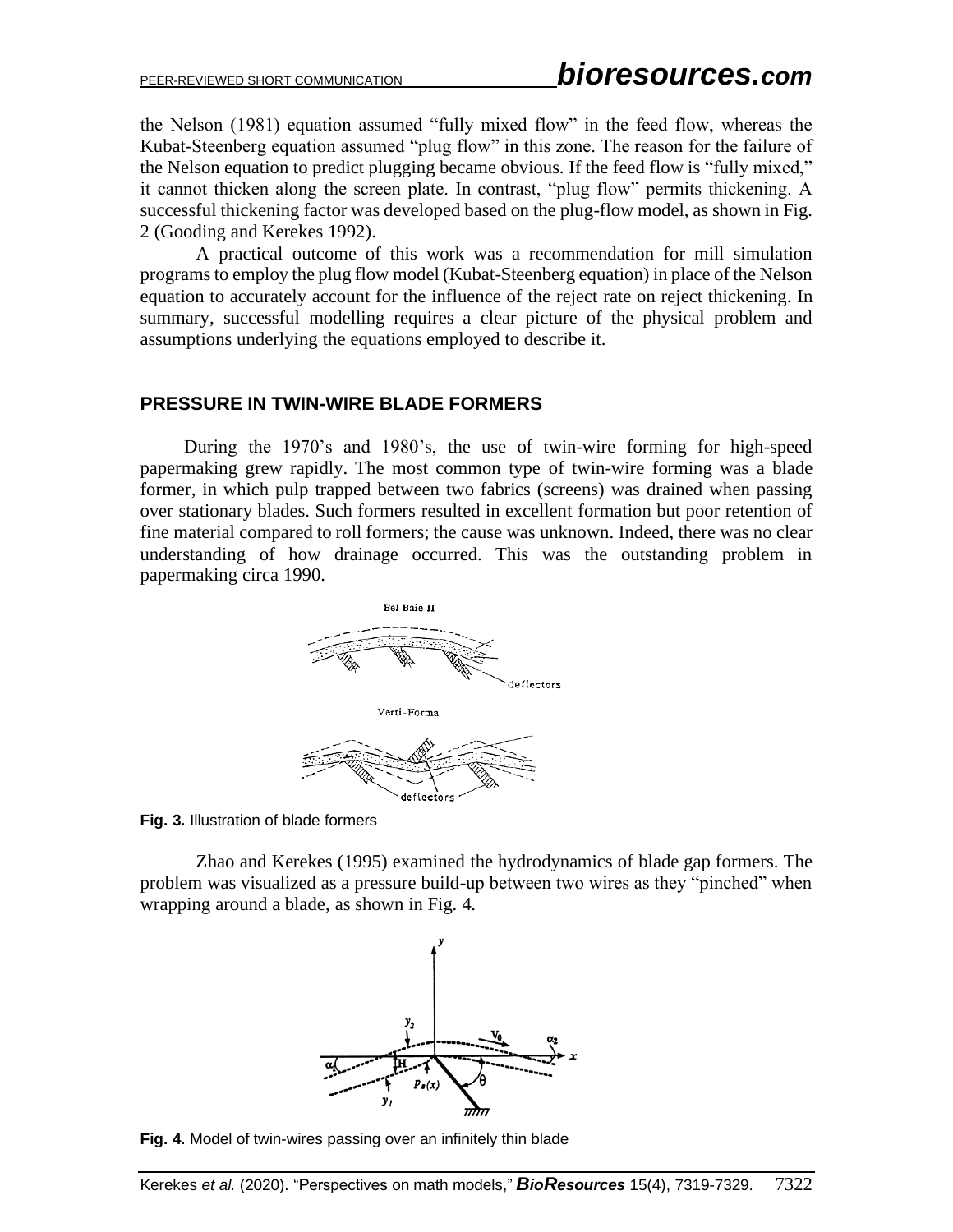Employing appropriate simplifications and approximations, the hydrodynamic analysis yielded a pressure distribution in the direction of motion,  $p(x)$ , which is shown by Eq. 4,

$$
p(x) = (\alpha_1 + \alpha_2) \frac{G_1 G_2}{G_1 - G_2} (\exp(G_2 x) - \exp(G_1 x))
$$
\n(4)

where

$$
G_1 = \frac{k_2 \rho U_o}{H_o} \left( 1 + \sqrt{1 - \frac{2H_o}{k_2^2 \rho T}} \right)
$$
  

$$
G_2 = \frac{k_2 \rho U_o}{H_o} \left( 1 - \sqrt{1 - \frac{2H_o}{k_2^2 \rho T}} \right)
$$

where  $U_0$  is the fabric speed (m/s),  $H_0$  is the upstream gap size between fabrics (m), *T* is the fabric tension (N/m),  $\rho$  is the suspension density (kg/m<sup>3</sup>),  $k_2$  is the permeability of the formed portion of the web (m/s/Pa). Angles  $\alpha_1$  and  $\alpha_2$  (*rad*) are shown in Fig. 4.

Equation 4 showed that pressure  $(p(x))$  increased sharply in a zone upstream of the blade edge. This pressure gradient caused a relative velocity between the pulp and wire in the machine direction, which was shown later to account for formation improvement. The accompanying large peak pressure accounted for low retention.

The model provided several important insights. For example, some blade formers produced an unexpected two-sidedness in paper structure. The finding that pressure formed upstream of edges meant that, if the blade was wide, water drained through both wires at the leading edge but only on one side of the trailing edge. Thus, only half the drainage in this "twin-wire former" took place between two wires. Further work showed that reducing the blade width to approximately 10 mm caused the two pulses to merge into one pulse upstream on the leading edge, thereby resulting in two-sided drainage (Green *et al.* 1998). Subsequently, narrow blades were employed in these formers. In summary, a mathematical model gave new insights that led to better operations.

#### **WATER REMOVAL IN WET PRESSING**

The removal of water by wet pressing is a key step in papermaking. It is a complicated non-linear process that depends on many variables. A mathematical model is needed to optimize the process. Many models have been proposed, but they were either not practical or lacked the accuracy to evaluate optimization strategies and new technologies (McDonald and Kerekes 2017a). The "picture" on which most models were based was one of parallel pressures: one pressure on fibres and another pressure on water. As the web was dewatered, pressure shifted from water to fibres, which provided a structural support that shielded the remaining water from pressure. Thus, flow decreased and stopped because the pressure on water decreased and stopped.

In the cited study, an alternative picture was proposed, in which one pressure acts on both fibres and water. Decreasing permeability and not decreasing pressure causes flow to decrease during dewatering. This was justified on the basis that wet pulp fibres lack the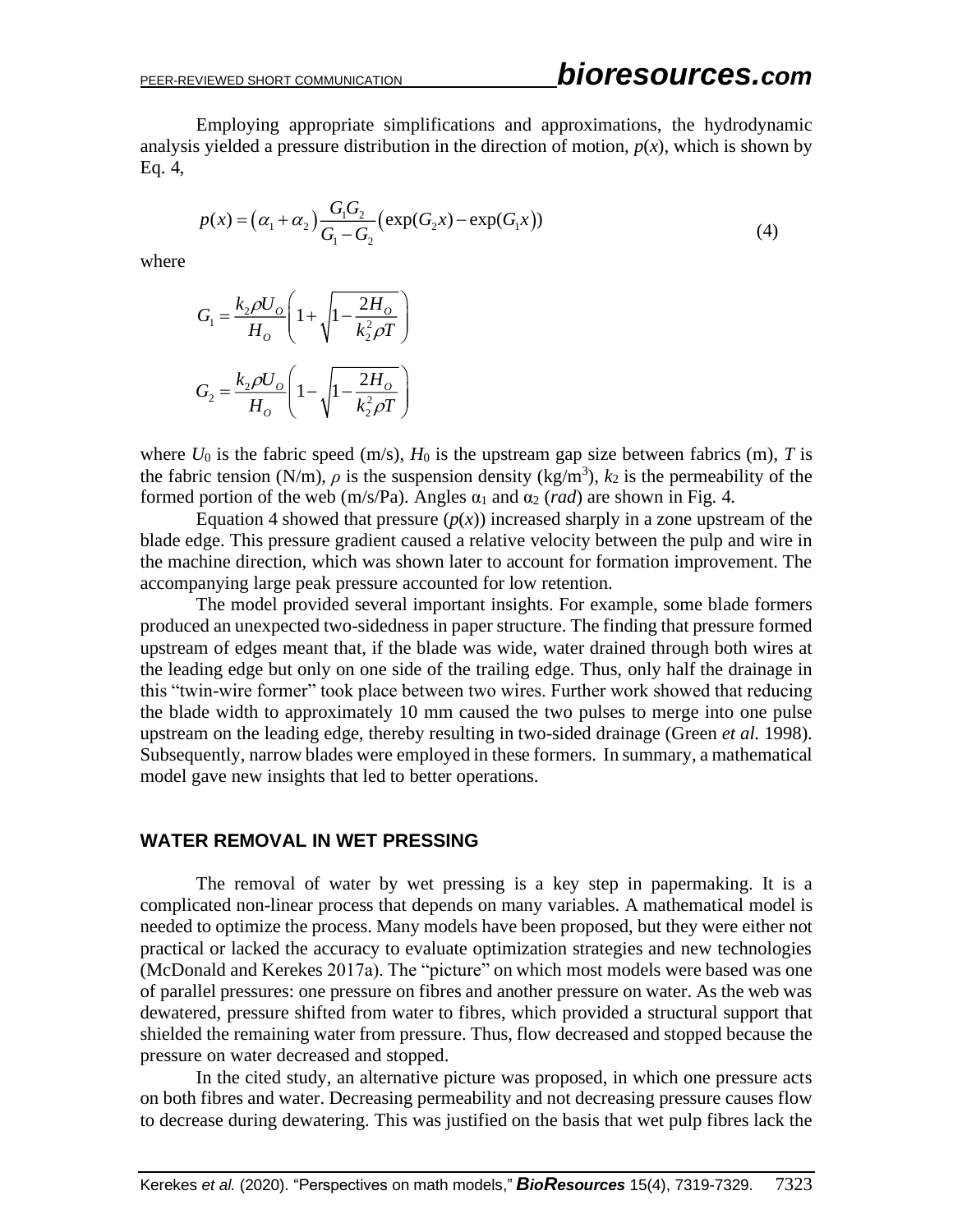structural integrity to shield water from pressure in a web that has more water than fibre, even at the end of pressing. Pressure is transmitted through fibres to the water within them. Consequently, the rate of water removal decreases with time because water is first expelled from large pores, then small pores, then eventually ceases altogether when water has no pathway to the fibre surface or is held there by surface tension. This model was entitled the Decreasing Permeability Model (DPM) (Kerekes and McDonald 1991; McDonald and Kerekes 1991). This picture was largely rejected at the time of its publication.

The above picture was modeled by Darcy's law having a permeability dependent on a power function of moisture content (Kerekes and McDonald 1991; McDonald *et al.* 2000). For "flow-controlled" pressing, this gave Eq. 5,

$$
m = m_0 \left(1 + \frac{An \, m_0^n \, I}{\nu \, W^2}\right)^{\frac{-1}{n}}
$$
\n<sup>(5)</sup>

where *I* is the press impulse (nip load/speed) (kPa.s), *W* is the basis weight (kg/m<sup>2</sup>), *v* is the kinematic viscosity  $(m^2/s)$ , and the furnish is characterized by the specific permeability (A) (g/m) and the compressibility factor (*n*).

Equation 5 gave excellent fits to data from commercial machines and pilot presses (McDonald and Kerekes 1991; McDonald *et al.* 2000). In addition, it predicted the rule-ofthumb that a 10 °C change in temperature increases the pressed solids by 1% through the kinematic viscosity (*ν*). Over time, the DPM was used to evaluate optimization strategies and press design using the appropriate furnish dependent coefficients (*A* and *n*) for different grades.

As experience with the DPM grew, some applications that involved factors beyond those in Eq. 5 were encountered. One such case was lightweight papers, in which rewetting contributed substantially to the final moisture, and pressing took place to near equilibrium conditions. The latter made dewatering "pressure controlled" rather than "flow controlled," as modelled in Eq. 5. To account for these factors, the DPM was extended to include a rewet term (*R*) (McDonald and Kerekes 1995) and an equilibrium term (*m*e) (Kerekes *et al.* 2013). The full equation is shown in Eq. 6, which covers the full range of wet pressing, as shown in Fig. 5.

$$
m = (m_o - m_e) \left( 1 + \frac{An(m_o - m_e)^n I}{V W^2} \right)^{\frac{-1}{n}} + m_e + \frac{R}{W}
$$
 (6)

Among other applications, the DPM has been employed to investigate the factors that control the limit of pressing. Based on Eq. 6, McDonald and Kerekes (2017b) showed that rewet and equilibrium moisture controlled pressing to high dryness. Further, they showed that felt design has a major effect on rewet (McDonald *et al.* 2013) and that rewet occurs in two stages: flow from the felt back into paper and film splitting when these separate (McDonald and Kerekes 2018).

The factors that determine equilibrium moisture content  $m_e$  were still unknown. It was hypothesized that  $m_e$  is directly related to the surface tension of water in the fibre pores (Kerekes and McDonald 2020). This led to the development of an equation that relates the ultimate possible dryness in pressing to the structure of the fibre.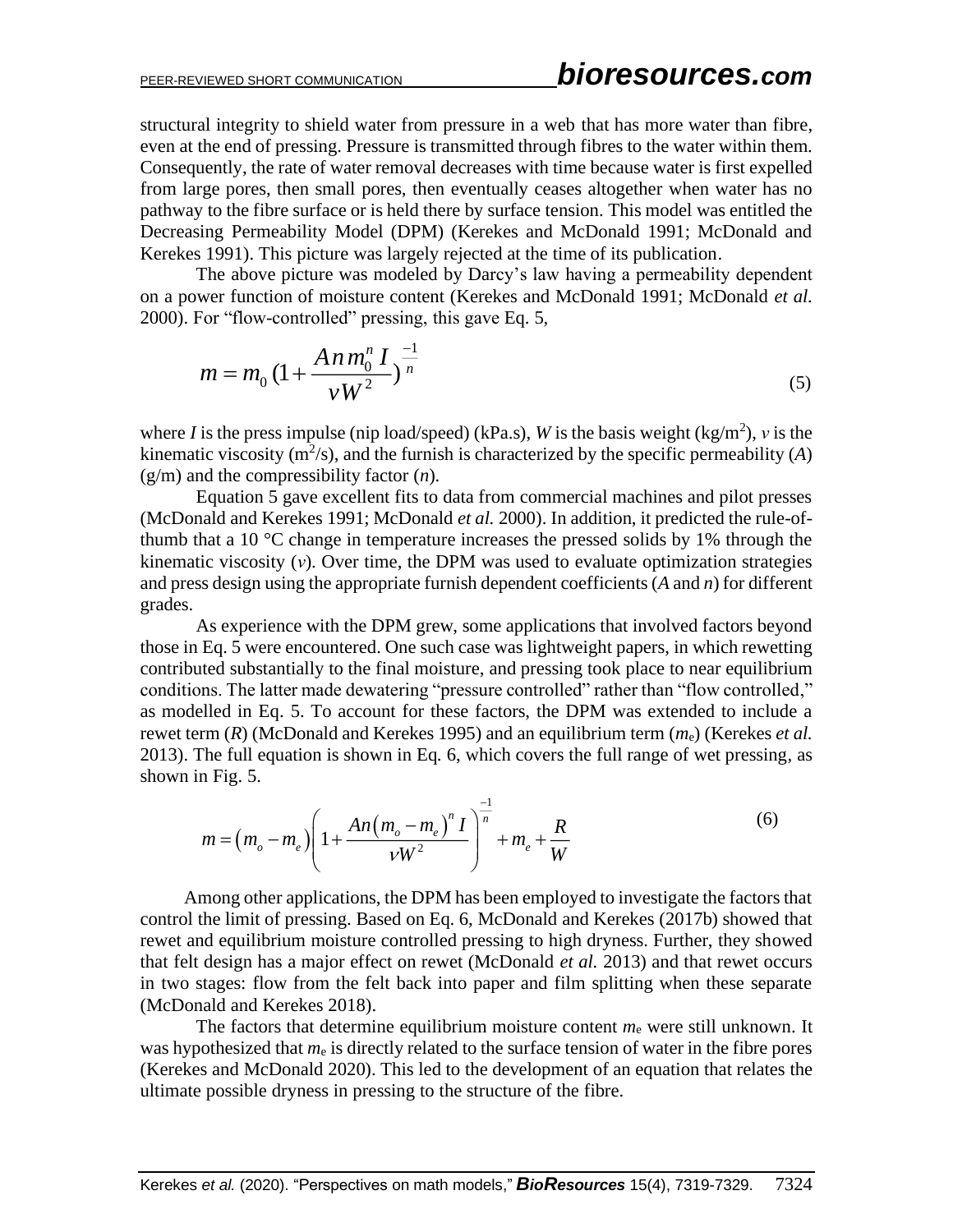

**Fig. 5.** The DPM describes the full range of wet pressing (McDonald and Kerekes 2017a)

 In summary, a mathematical model built on a more realistic picture than one in common use at the time led to useful predictions and insights into wet pressing. The path to the final equation evolved over time as experience was gained for various applications.

# **CALENDER BUBBLING**

In some machine calenders, paper may be separated from the roll surface by pockets of air between the paper and the roll (Fig. 6). This bubbling typically forms on the wrap preceding the bottom nip. It is most pronounced for impermeable papers that are being heavily calendered at high speed. The bubbles can cause paper to fold over, which leads to creases or cuts that can cause breaks during reeling, winding, or converting.



**Fig. 6.** Bubble position in the cross direction (Hamel *et al.* 1999)

The prevailing theory on the cause of bubbles was that cross-direction sheet expansion was the key factor. However, this could not explain why increased machine speed or decreased paper permeability increased the onset of bubbling. The problem defied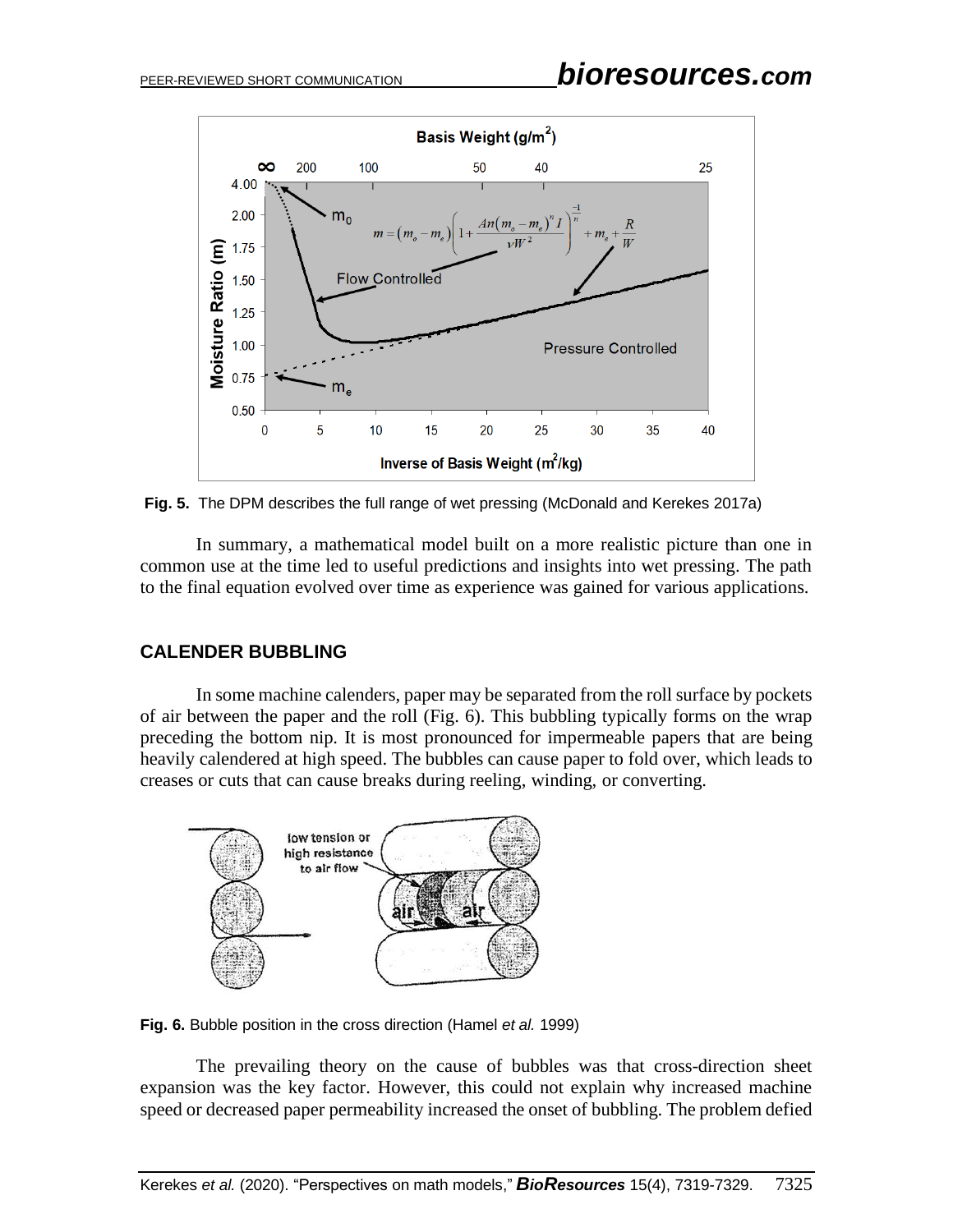a mechanistic description until it was proposed that air expelled from the ingoing nip was responsible for bubble formation (Hamel *et al.* 1999).

The mechanism of bubble creation was pictured as follows. Air in paper is expelled when paper is compressed in a calender nip. As the air cannot pass though the nip, it must flow back out but can only do so on the ingoing side. Air expelled from the side in contact with the roll must flow back through the paper thickness or accumulate between the paper and the roll. The accumulation creates a bubble whose size depends on the rate of air expulsion from the nip and the rate of flow through the paper. The latter depends on the permeability of the paper and the pressure built up in the bubble. This can be solved analytically by imaging the equivalent problem of a calender roll rolling against paper on an infinite plane as shown in Fig. 7.



**Fig. 7.** Simplified bubble geometry (Hamel *et al.* 1999)

Hamel *et al.* (1999) modelled this mechanism by employing a force balance that assumed the paper had negligible stiffness. This led to Eq. 7,

$$
\frac{Y_{\text{max}}}{l} = \frac{\varepsilon_n z_i S}{16KT} \tag{7}
$$

where  $Y_{\text{max}}$  is the maximum bubble height (cm), *l* is the bubble length (cm) in the machine direction,  $\epsilon_n$  is the in-nip compressive strain,  $z_i$  is the thickness ( $\mu$ m) of the paper before the nip, *S* is the machine speed (m/s), *K* is the air permeability measured under applied pressure  $(m<sup>3</sup>/N.s)$ , and *T* is the sheet tension per unit width (N/m).

Equation 7 explains several observations. Calendering decreases paper permeability and web tension in successive nips due to inelastic expansion in the machine direction. Therefore, bubbling can be reduced by several means, such as increasing the draw (tension) between the last dryer and the calender, pre-calendering, increasing calendering in the upper nips, increasing paper permeability, or improving cross-machine profiles (basis weight and moisture affect tension). The effect of these factors on bubbling is quantified in Eq. 7.

# **CREPE WRINKLE FORMATION**

Crepe wrinkles are narrow machine-direction folds produced within paper rolls during reeling and winding (Fig. 8). The folds cause weak points that can lead to web breaks. The cause of the folds was not known, but the cross-sections suggested that they were created by in-plane compressive failure. The problem was important to many mills and guidance on how they might be avoided was not obvious.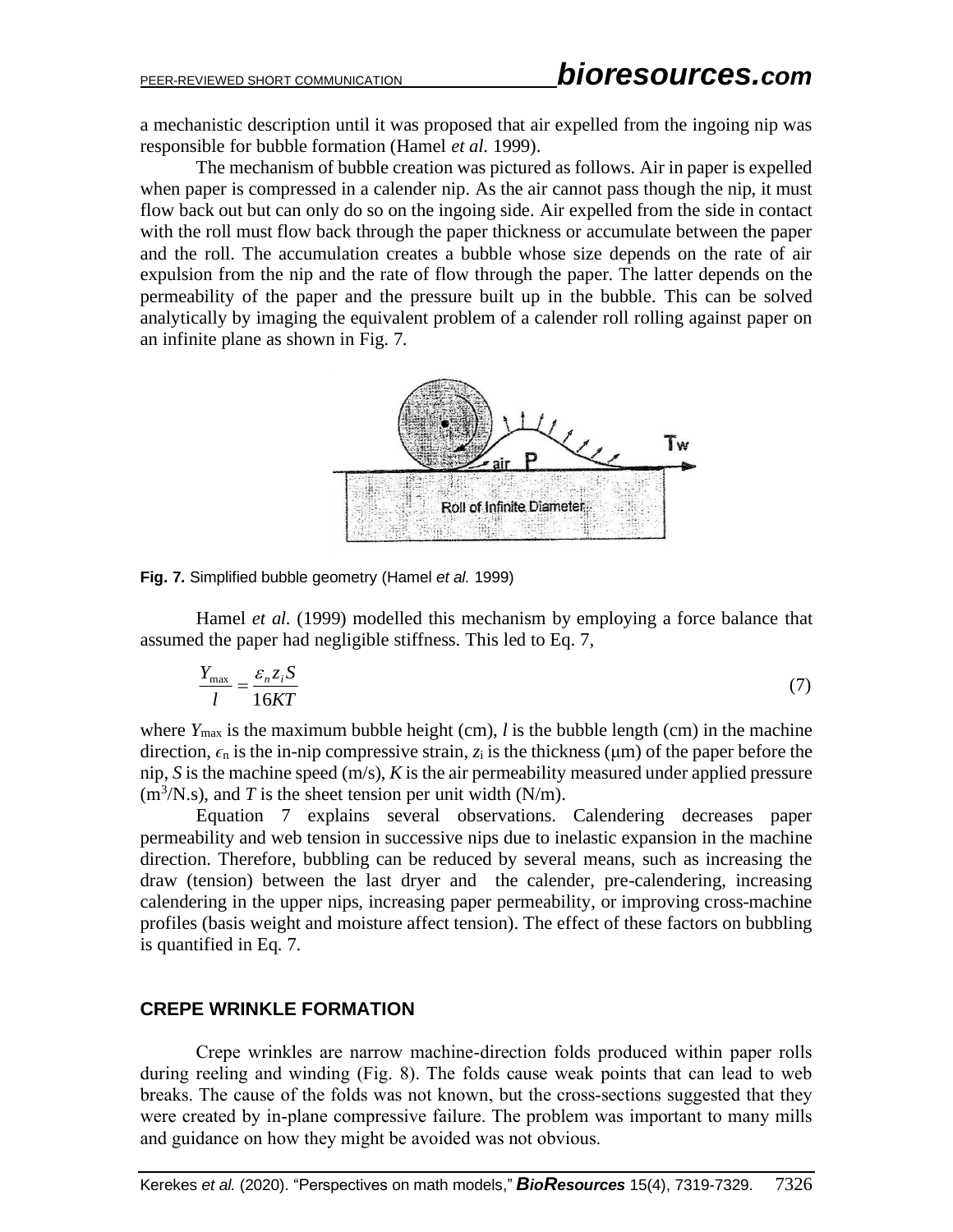

**Fig. 8.** Crepe wrinkles are the result of compressive failure of paper in the machine-direction, as shown by cross-sections (McDonald 2014)

It was pictured that the wrinkles were created by inter-layer slippage of paper within rolls, which produced in-plane compressive failure of the paper layers. Slippage between layers in the rolls is prevented by friction that depends on the coefficient of the friction of paper (McDonald 1999) and radial compressive stress. This stress is produced by the cumulative tension of overlying layers during winding. Slippage occurs when an applied force exceeds the friction force. The source of this force is discussed below.

In two-drum winders, paper rolls are driven and rest on the winder drums. Force is exerted though the nips between paper and the hard roll. The viscoelastic property of paper causes force in the nip to skew forward, which creates a rolling friction that must be overcome by torque. This torque tends to unwind the roll. If it exceeds layer-to-layer friction, slippage occurs within the paper roll (McDonald and Ménard 1999), which leads to the in-plane compressive failure of paper (McDonald 2014).

 This problem was modeled by a force balance to predict the minimum paper-topaper coefficient friction required to prevent layer-to-layer slippage and buckling of a sheet supported on both sides by an elastic foundation (McDonald 2014). The resulting model gave the minimum required coefficient of friction  $(\mu)$  as a function of paper roll diameter (*R*), roll density ( $\rho$ ), radial compressive stress ( $\sigma_r$ ), the compressive modulus of the roll ( $E_r$ ), and the radius of the winder drums  $(R_D)$  (Eq. 8):

$$
\mu > \frac{2.26}{6\pi^{\frac{1}{2}}} \frac{\alpha \rho^{3/2} R}{\sigma_r E_r^{\frac{1}{2}}} \left( 1 + \frac{R}{R_D} \right)^{\frac{1}{2}}
$$
(8)

Equation 8 was simplified by employing previous work that showed that the modulus of a paper roll  $(E_R)$  exposed to a radial load is proportional to the radial compressive stress ( $\sigma_r$ ) (McDonald *et al.* 2005). Using the proportionality ( $E_r \propto \sigma_r$ ) and for simplicity, an infinite winder drum radius, the minimum coefficient of friction to avoid slippage is given by Eq. 9: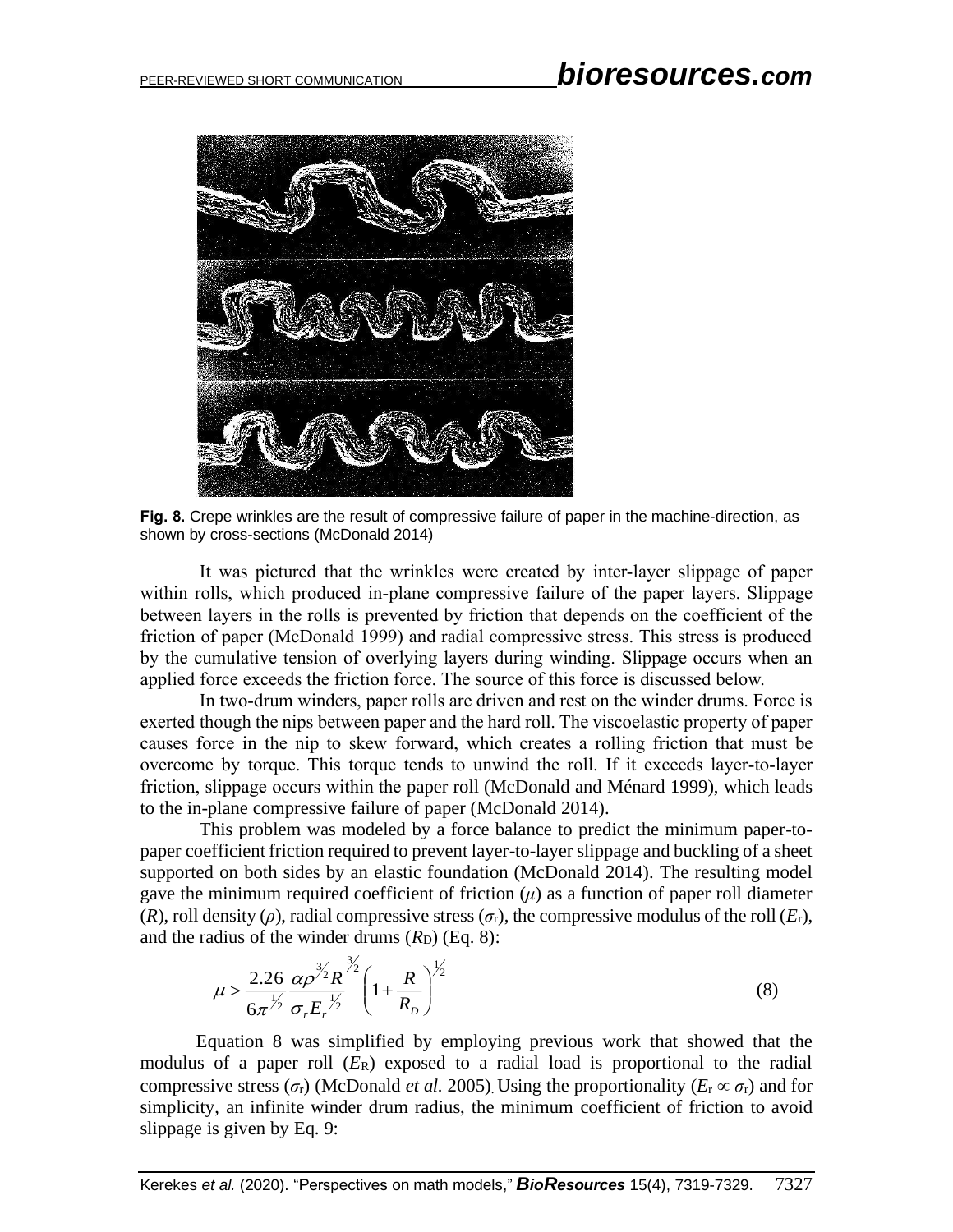$$
\mu > c \left(\frac{\rho R}{\sigma_r}\right)^{3/2}
$$

(9)

This simple equation provides guidance to control crepe wrinkles and has been found consistent with commercial experience (McDonald 2014).

# **CONCLUSIONS**

- 1. These examples have illustrated the development and application of several mathematical models in papermaking.
- 2. The models addressed a clear problem or need and were based on a conceptual picture of the key variables and how they interact. Formulating the equations brought a deeper understanding, and the results brought new predictive capabilities.
- 3. Although there are differing ways of conducting scientific research, this approach has been of great value in the long history of science. Future researchers in pulp and paper science are encouraged to employ it.

# **REFERENCES CITED**

- Celzard, A., Fierro, V., and Kerekes, R. (2009). "Flocculation of cellulose fibres: New comparison of crowding factor with percolation and effective medium theories," *Cellulose* 16, 983-987. DOI: 10.1007/s10570-009-9314-0
- Gooding, R. W., and Kerekes, R. J. (1989). "Derivation of performance equations for solid-solid screens," *The Canadian Journal of Chemical Engineering* 67(5), 801-805. DOI: 10.1002/cjce.5450670511
- Gooding, R. W., and Kerekes, R. J. (1992). "Consistency changes caused by pulp screening," *TAPPI Journal* 75, 109-118.
- Green, S. I., Zhao, R. H., and Kerekes, R. J. (1998). "Pressure distribution between forming fabrics in blade gap formers: Blades of finite width and fabrics of finite stiffness," *Journal of Pulp and Paper Science* 24(2), 60-67.
- Hamel, J., Browne, T. C., and McDonald, J. D. (1999). "Calender bubbling: Causes and cures," *Pulp & Paper Canada* 100(3), T80.
- Kerekes, R. J., Soszynski, R. M., and Tam Doo, P. A. (1985). "The flocculation of pulp fibres," in: *Transactions of the Eighth Fundamental Research Symposium*, Oxford, England, pp. 265-310.
- Kerekes, R. J., and McDonald, J. D. (1991). "A decreasing permeability model of wet pressing: Theory," *TAPPI Journal* 74(12), 150-156.
- Kerekes, R. J., and Schell, C. J. (1992). "Characterization of fibre flocculation regimes by a crowding factor," *Journal of Pulp and Paper Science* 18(1), 32-38.
- Kerekes, R. J., McDonald, E. M., and McDonald, J. D. (2013). "Decreasing permeability model of wet pressing: Extension to equilibrium conditions," *Journal of Science & Technology for Forest Products and Processes* 3(2), 46-51.
- Kerekes, R. J., and McDonald, J. D. (2020). "Equilibrium moisture content in wet pressing of paper," *TAPPI Journal* 19(7), 333-340.
- Kubat, J., and Steenberg, B. (1955). "Screening at low particle concentrations," *Svensk*